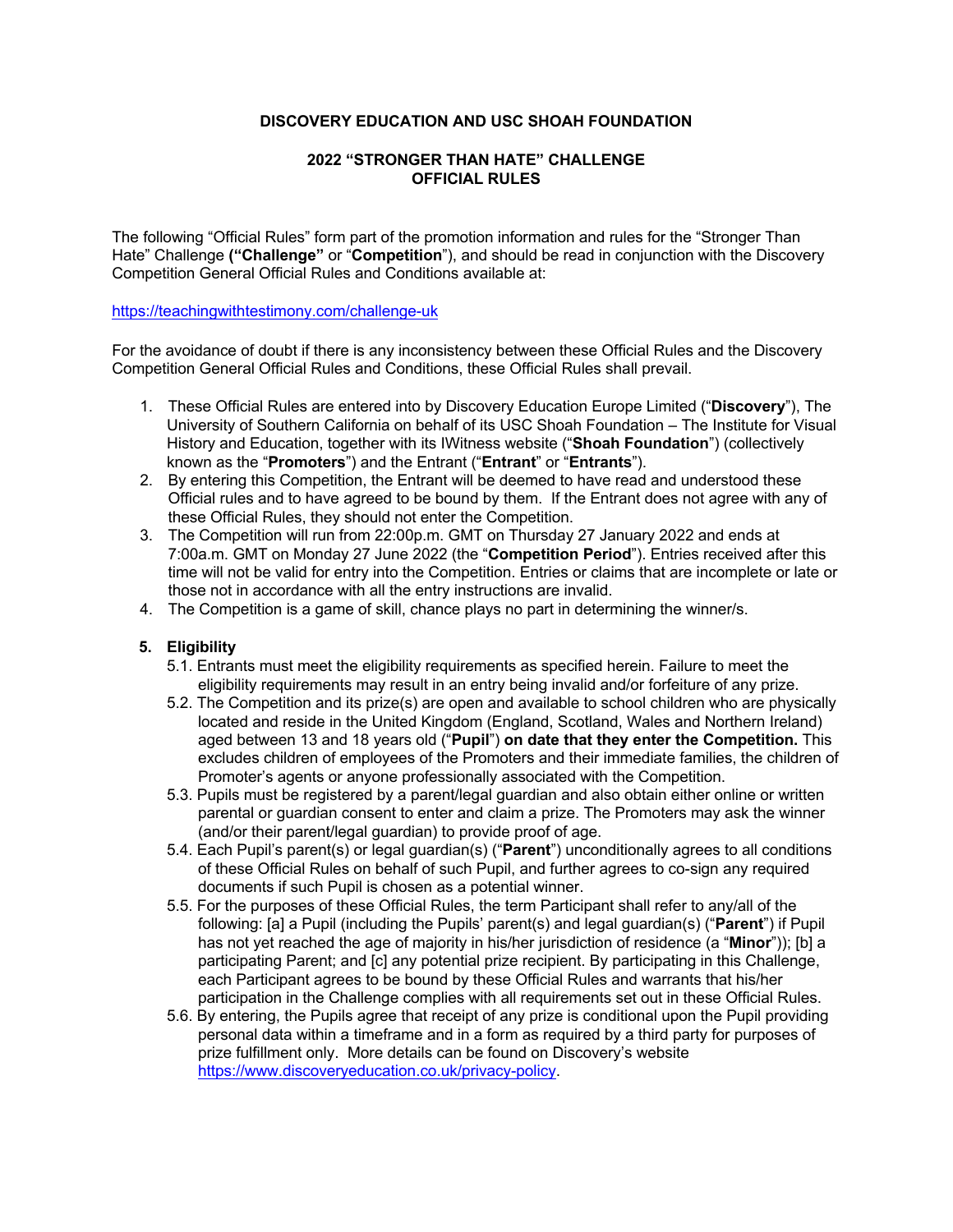- 5.7. By entering, the winners agree to participate in any publicity or promotional activities as may be reasonably required by the Promoters with no recompense. The Promoters reserve the right to use the names and counties of winners in any publicity relating to the Competition.
- 5.8. Furthermore, by entering the Competition, the Pupils agree that any personal information provided may be held and used only by the Promoters or their agents and suppliers to administer the Competition.
- 5.9. Discovery reserves the right in its sole discretion to disqualify any entry at any time in the event it is determined that any Pupil or Parent associated with the entry has not agreed to or complied with these Official Rules.
- 5.10. No purchase is necessary to enter the Competition.

## **6. Competition Description**

- 6.1. Eligible Pupils, either working alone or in a group not to exceed four Pupils ("**Pupil Group**"), have the opportunity to find inspiration in the stories of survivors of genocide and create a Challenge entry in accordance with the instructions herein and as posted at the Website. For Student(s) to officially enter the Challenge, the Pupil submitting the entry must be registered by a parent/legal guardian as described in Section 5, and the entry must be submitted during the Submission Period.
- 6.2. Limit one (1) entry per Pupil/Pupil Group. A Pupil may only work on one (1) Challenge entry, regardless of whether a Pupil chooses to work alone or as part of an eligible group. Entries will be judged according to the process and criteria set forth in Section 11.
- 6.3. Prizes are described in Section 12 below. Note the value of any associated scholarship prize awarded to a winning Pupil Group will be divided equally among the Pupils in the Pupil Group.

## **7. Parental Consent and Registration**

- 7.1. First each Pupil must obtain permission from his/her parent or legal guardian to participate in the Challenge. Next, if participating as part of a Pupil Group, the Pupils on a particular Pupil Group must name one Pupil as the "Pupil Group Leader". Then, during the Submission Period, Parents of Pupils participating as individuals (and Parents of Pupil Group Leaders) must visit https://www.teachingwithtestimony.com/challenge-uk ("**Competition Website**") and follow the on-screen directions ("**Registration Form**") to complete the online Parental Consent Form ("Consent Form") and submit it so it is received in accordance with the directions found on the form. These Parents will also be prompted to set up a username for the Pupil during completion of the Consent Form. Upon successfully completion of the Consent Form, the Parent will receive an email from the Sponsors, prompting the Parent to follow a link in the email to set a password for the Pupil. Once the Parent completes this process and provides the username and password to the Pupil, the Pupil may use the username and password in order to complete the entry. The entry must be completed, submitted and received no later than **7:00a.m. GMT on 27 June 2022**.
- 7.2. Multiple Participants are not permitted to share an email address. In the event of a dispute as to entries submitted by multiple users having the same email account, the authorized subscriber of the email account used to register for the Challenge at the actual time of registration will be deemed to be the applicable Participant, who must comply with these Official Rules. The authorized account subscriber is deemed to be the natural person who is assigned an email address by an Internet access provider, online service provider or other organization, which is responsible for assigning email addresses, or the domain associated with the submitted email address.
- **7.3. Parent must complete Registration Form prior to 7:00a.m. GMT on 27 June 2022.**
- 7.4. The Promoters hereby disclaim any liability for any disputes between Team members arising under or related to the Competition.
- **7.5. If a Parent of a participating Pupil (or in the case of a Pupil Group the applicable Pupil Group leader) does not submit Consent Form and Registration Form as described on the Competition Website in addition to completing the Challenge Entry submission**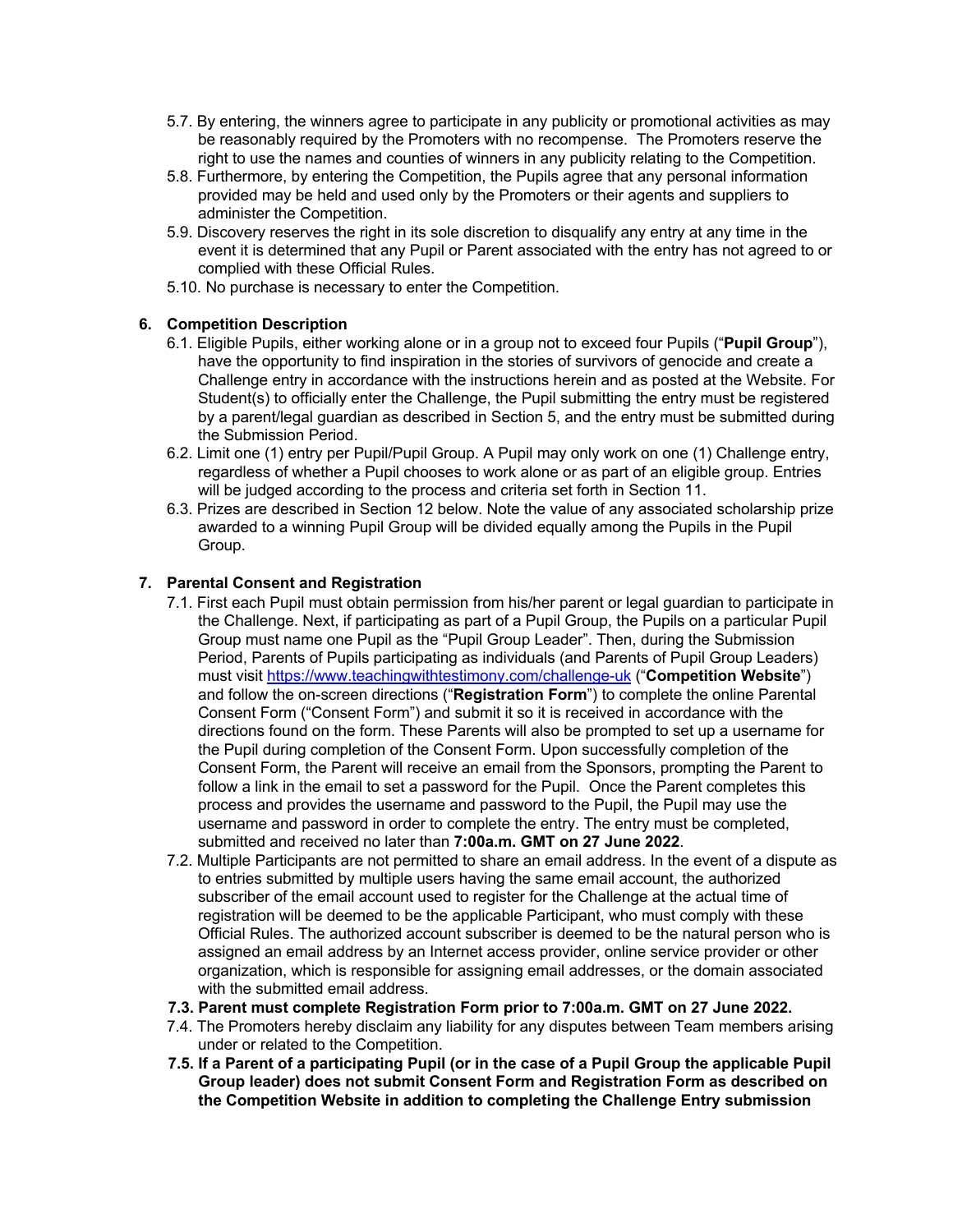**described in Section 8 by the applicable deadlines stated above, the applicable Pupil and/or Group will not be permitted to enter the Competition. Further, Groups will be disqualified if a properly completed Consent Form is not received for each Group Member.** 

## **8. To Create Challenge Entry**

- 8.1. **Step 1: Complete the Interactive Module:** Before a Pupil, or Pupil Groups start their project, Pupils, or Pupil Groups must complete the Stronger Than Hate interactive module located at http://www.teachingwithtestimony.com/sites/default/files/stronger-thanhatemodule. *Top Tip: As you create your project, you can feel free to go back and review the module again to refresh your memory or reflect on the lesson.*
- 8.2. **STEP 2: Brainstorm Ideas:** Work individually or as a group (up to 4 members) to begin brainstorming ideas for your challenge submission. The ultimate goal of your project is to showcase the power of story and its ability to connect people, build empathy, and bring members of the community together. Start by reflecting on the following: Where do you see hate in your community (e.g., school, town, city, state, etc.)?; Think about how and when you, your family and/or friends have been impacted by it.; Think about the stories you heard through the testimonies in the interactive module

(http://www.teachingwithtestimony.com/sites/default/files/stronger-than-hate-module) or on the Teaching with Testimony website. You will need to reference specific testimony in your final product and artist's statement. *Top Tip: Your final submission can take multiple forms – including videos (must be 3-4 minutes in length), poems, songs, blogs, paintings, and artwork. Simply ensure your work can either be linked as a YouTube URL to or uploaded (in PDF, JPEG, or DOC format). For projects that may need additional context, there will also be an additional opportunity to upload additional supporting materials along with your artist's statement.*

8.3. **STEP 3: Create Your Project:** Review the additional entry restrictions and requirements in Section 9 below, and the judging criteria in Section 11 below, to make sure your submission meets the criteria and has the opportunity to win. *Top Tip: When you submit your final project, you will be asked to answer the following questions for your artist's statement. Review these questions prior to completing your project in order to make sure your project is meeting the goal of the challenge.*

Artist's Statement: Please answer the following questions:

- i. How did testimony impact you? How did it influence your project?
- ii. How have you (or how will you) use your story (in any of the accepted forms) to build empathy and show our shared humanity to ultimately counter hate in your community? Will you share your story on social media to start a conversation? Involve individuals of different faiths to perform a song to a diverse audience? Put on an art show at your school to inspire others to talk about their identity? The possibilities are endless, but stronger consideration to win will be given to entries that show how they are already sharing their project to counter hate.

## **9. To Submit a Challenge Entry**

9.1. Using the username and password that your Parent provided to you, log in to https://www.teachingwithtestimony.com/challenge-uk during the Submission Period and follow the provided instructions to complete the Challenge entry form and Artist's Statement, provide the YouTube URL link to your entry video (or upload your entry in in PDF, JPEG, or DOC format, as applicable) and provide any additional requested entry information in accordance with the instructions detailed at the Website, which are incorporated herein by reference. In the event of any inconsistency between such instructions and these Official Rules, the terms of these Official Rules shall prevail.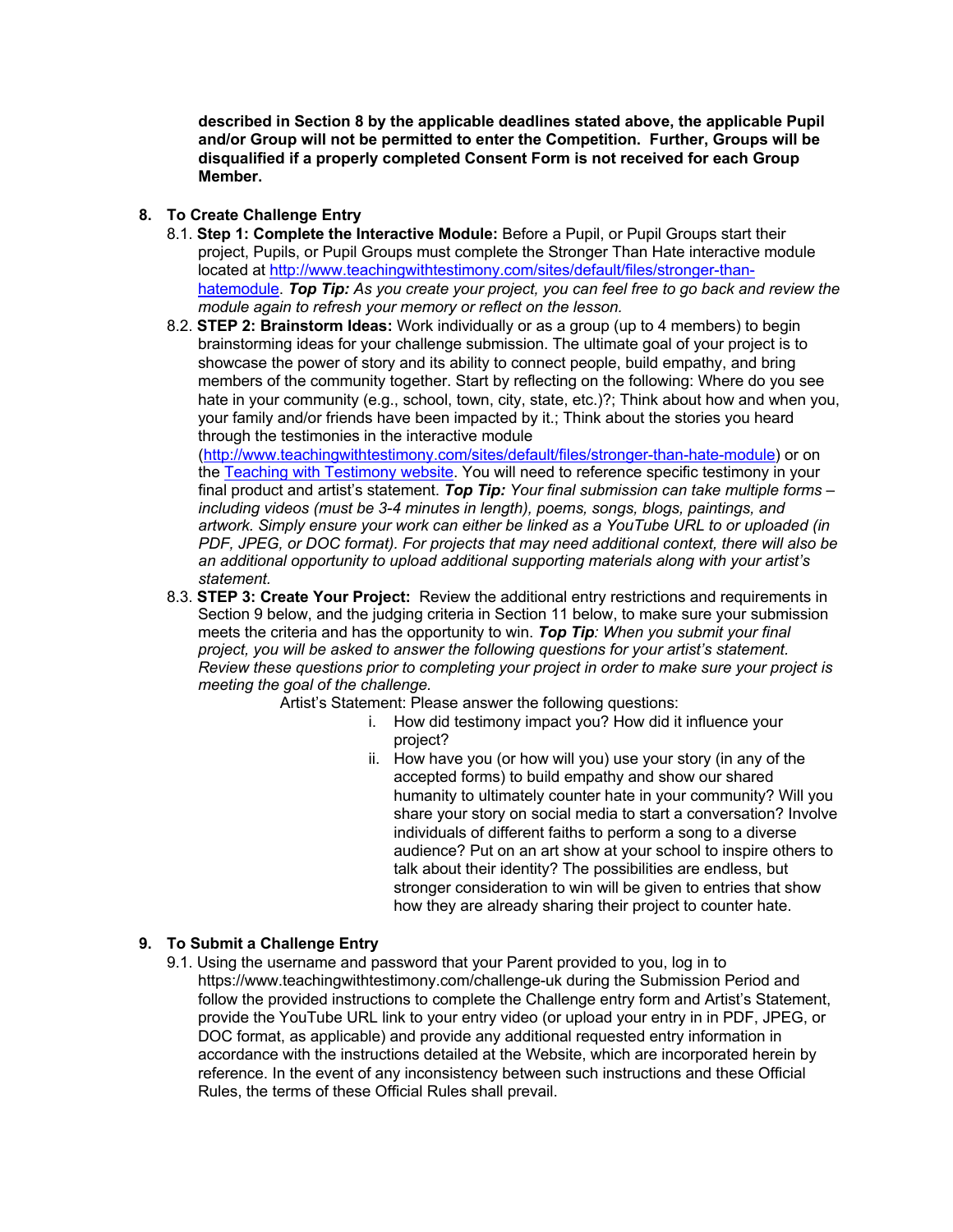9.2. Once the entry form is completed, click the "Save and Submit" button at the bottom of the form so that the entry is received by Sponsors' server no later than **7:00a.m. GMT on 27 June 2022**. If you would like to save the work prior to submitting the entry, you may click the "Save for Later" button at the bottom of the entry form, then return prior to 7:00a.m. GMT on **27 June 2022** to update the entry information and click the "Save and Submit" button at the bottom of the entry form. Once an entry form has been

submitted, no further edits are permitted (unless edits to an entry are specifically requested by Sponsors or their designee as further detailed in Section 15 below). If an entry form has not been submitted by 7:00a.m. GMT on **27 June 2022** the entry will not be included in the Challenge judging.

9.3. If you wish to include a video in your Challenge Entry, first, create video of between three and four minutes in length, which confirms to the requirements of these Official Rules and the instructions posted on the Website.

9.3.1. Next, if you have not done so already, create a registered user account at www.youtube.com and agree to all applicable terms at that site. There is no fee or charge to become a registered user of YouTube. YouTube is not a Sponsor of this Challenge, nor does it endorse or administer the Challenge. Entry video file size limitation and file format must adhere to YouTube specifications. Further, entries which do not comply with the YouTube Community Guidelines will be disqualified.

9.3.2. Then, access your YouTube account, upload your entry video, title the video "Stronger Than Hate Video Submission – [Your title]", set your video's privacy settings to "Public", and note the unique URL that YouTube has given your video. You will need to include the URL on the Challenge entry form as described in Section 6 above. Entry videos may not be submitted in any other format or through any other digital channel. 9.3.3. In order for an entry video to be considered for judging, the applicable Participant must maintain their YouTube account in good standing and must continue to host the video, with the video's privacy settings set to "Public" and at the same URL disclosed in the Challenge entry, through 31 October 2022 (unless asked by Sponsors to remove the video from YouTube prior to this date).

9.3.4. By participating, each Participant agrees to provide a digital copy of the entry video in native format to the Sponsors upon request, and remove the entry video from YouTube as directed by the Sponsors.

9.3.5. Note that simply uploading an entry video to YouTube does not constitute entry into the Challenge.

9.4. **There is a limit of one (1) Entry per eligible Pupil, regardless of whether that Pupil participates as an individual or on an eligible Group of Pupils.** Entries received in excess of this limit will be void.

## **10. Additional Entry Requirements and Restrictions**

10.1. Entries must reference (including by way of including a clip or quote from) a testimony from the interactive module at

http://www.teachingwithtestimony.com/sites/default/files/stronger-than-hate- module or from https://www.teachingwithtestimony.com/testimony which motivated the Pupil(s) action (the "Testimony").:

10.1.1. **entries must not include any logos, brand names, or trademarks in the entry video, other than those owned by the Sponsors** (the "**Provided Elements**"). Entries which contain logos, brand names, or trademarks or promote any brand or product other than those belonging to the Sponsors may be disqualified at the Sponsors' sole discretion; however, the Sponsors may choose not to disqualify an entry video which includes a trademark or logo if the Sponsors determine in their sole discretion that the inclusion of such trademark or logo is incidental. A Pupil (together with his/her Parent) may be asked to sign an affidavit stating that Pupil was not paid a fee, either monetary or in-kind, to promote an included trademark.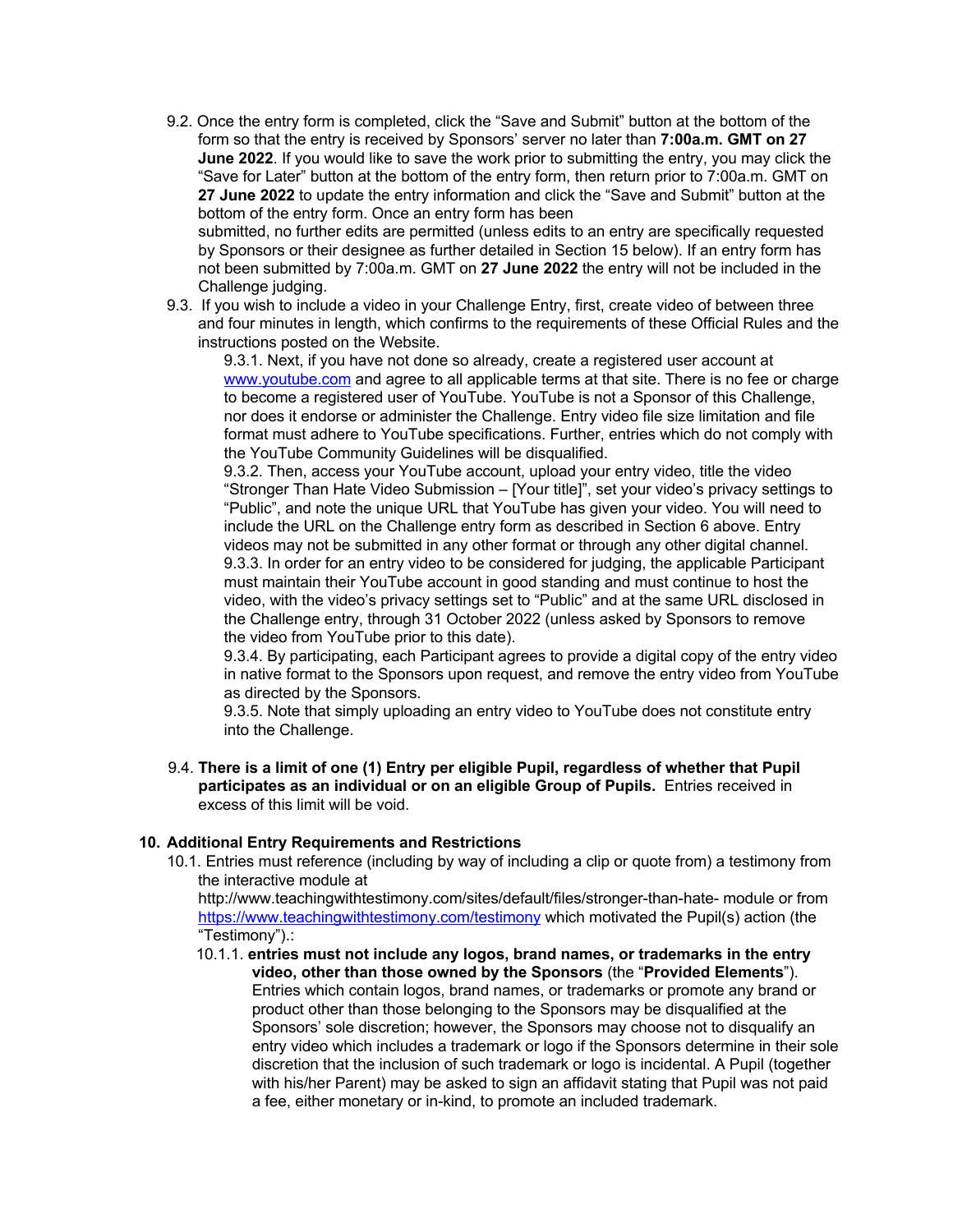- 10.1.2. **entries must not contain any music or sound effect unless either**: [a] the music/sound effect was created by you or by someone who has given you written permission to use his/her music/sound effect; [b] the music composition is in the public domain and was performed by you or by someone who has given you written permission to use his/her performance; or [c] the music/sound effect was acquired/licensed by you from a royalty-free source **which does not require credits or other attribution to appear in connection with the entry video**. Pupil(s) (together with their Parents) must be certain that any music or sound effect conforms to all applicable requirements.
- 10.1.3. entries must be submitted in English or have English subtitles.
- 10.1.4. entries must be the original work of the applicable Pupil(s) apart from the Testimony included in the Entry Video.
- 10.2. Pupil(s) and Pupil Group(s) must work independently on the development of their video concept and must record their entry video with minimal help or direction from others. If your entry video includes any people (besides those people appearing in the Testimony included in your entry video), you must obtain written permission from each person (and if a minor, his/her parent/legal guardian) whose name, image, likeness and/or voice ("**Likeness**") is included in the entry video. You further represent and warrant that such person(s) have granted you all necessary rights to use their Likeness, and that you will make written copies of such permissions available to the Sponsors upon request.
- 10.3. **Participants must not engage in any violent, dangerous, or illegal behavior in creating an entry video.** The Promoters reserve the right in their sole discretion to disqualify any entry at any time which, in the Promoter's reasonable opinion: [a] is deemed to be immoral, obscene, profane, defamatory or not in keeping with the Promoters' image; [b] contains dangerous conduct, stunts or tricks that could lead to physical injury or property damage; [c] endangers the safety or well-being of any person; [d] violates any law or regulation; [e] violates or infringes (or may infringe) on any copyright, trademark, logo or other proprietary right of any person living or deceased; [f] invades the privacy or publicity rights of any person, living or deceased; [g] defames, misrepresents or contains disparaging remarks about Sponsors or their products, or other people, products or companies; or [h] is in violation of these Official Rules. For the avoidance of doubt, the Testimony is considered by Promoters not to conflict with any of the foregoing requirements.

## **11. Judging**

- 11.1. All Entries will first be screened to ensure they meet the entry criteria.
- 11.2. On or by 6July 2022, the eligible entries will be judged by Promoters and their affiliates located in the United States of America according to the following judging criteria (Judging Criteria):
	- 11.2.1 Connection to the Challenge Activity: 15% The project strongly shows the Pupil has completed and has learned the power of story and testimony.
	- 11.2.2 Connection to Testimony: 25% A relevant and inspirational clip of testimony (found at https://www.teachingwithtestimony.com/testimony) is referenced in the project and is explicitly named in Artist Statement: Connection to Testimony.
	- 11.2.3 Demonstration of the Power of Story: 30% The project and Artist's statement together showcase the power of story to counter hate.
	- 11.2.4 Project Creativity: 15% The project is communicated in an engaging, original and creative manner. No medium (video, painting, blog, musical performance etc.) will be given more weight. Please choose the project format that most inspires you.
	- 11.2.5 Story/Project Activation to Generate Social Impact: 15% Pupils are able to articulate how they have or will use their project to build empathy and show our shared humanity – and ultimately counter hate in their community (this should be done in the Artist's Statement). More weight will be given to Pupils who have already started activating their story by sharing it.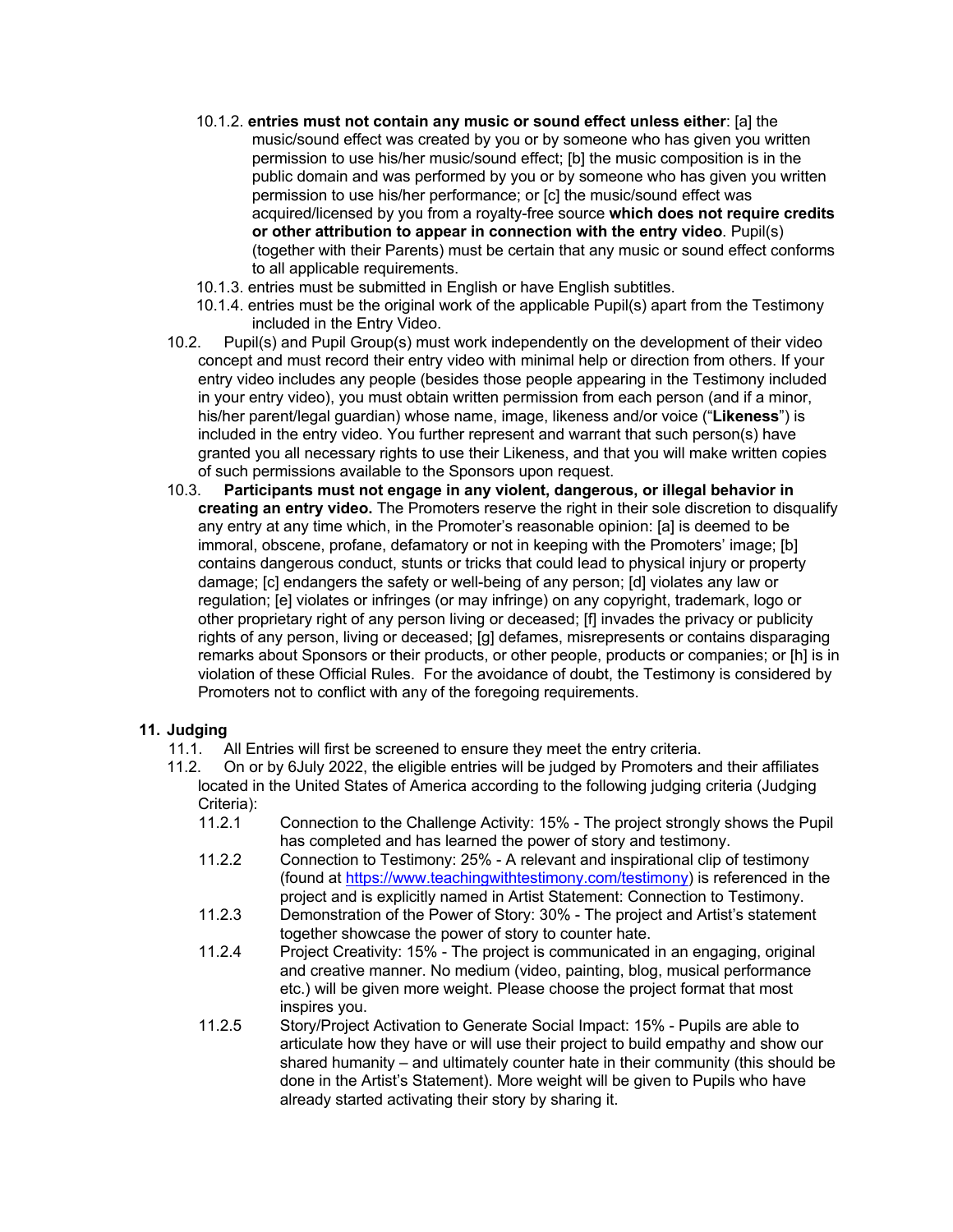- 11.3 Based on these results, the highest scoring Entry will be deemed the National First Place Winning Entry ("**National First Place Winning Entry**"), the second highest scoring Entry will be deemed the National Second Place Winning Entry ("**National Second Place Winning Entry**"), and the third highest scoring Entry will be deemed the National Third Place Winning Entry ("**National Third Place Winning Entry**"), all pending verification of eligibility and continued compliance with these Official Rules by the applicable Participants.
- 11.4 In the event of a tie at any level, the tie will be broken on the highest "Demonstration of the Power of Story" score. In the event any tie remains after applying this first tiebreaker, the "Connection to Testimony" score will be used as a secondary tiebreaker.
- 11.5 The results will be final, and Promoter will not entertain any appeals.

# **12. Prizes**

- 12.1. One (1) National First Place Winning Entry: the Pupil(s) who created the National First Place Winning Entry will receive a scholarship worth £5,000; team members (up to four team members) will receive iPads (estimated total prizing cost = £5,000 for scholarship + approximately £500 per iPad  $x$  4 = up to £7,000 based on number of team members).
- 12.2. One (1) National Second Place Winning Entry: the Pupil(s) who created the National Second Place Entry will receive a scholarship worth £1,000; team members (up to four team members) will receive iPads (estimated total prizing cost = £1,000 for scholarship.
- 12.3. One (1) National Third Place Winning Entry: The Pupil(s) who created the National Third Place Entry will receive a scholarship worth £500.
- 12.4. Estimated total winner prizing based on the above -- £8,500
- 12.5. **Note that the value of any associated scholarship prize awarded to a winning Pupil Group will be divided equally among the Pupils in the Pupil Group.**
- 12.6. All scholarship prizes will be awarded in the form of a check made payable to the Pupils.
- 12.7. All iPad prizes won by a Pupil who is a minor will be awarded to their Parent/Legal Guardian. iPad prizes will be awarded on or about 3 November 2022.

## **13. Winner Notification and Additional Prize Restrictions**

- 13.1. The Parent of the potential winner(s) will be notified by email and/or telephone (at Discovery's sole discretion) on or about 30 September 2022. If the winner does not respond to Discovery within seven (7) calendar days of being notified by Discovery, then the winner's prize will be forfeited, and Discovery will be entitled to select another winner in the same manner.
- 13.2. Each winner of the Prize will be required to comply with the laws, regulations and customs of the winner's country of residence, host countries, and conditions stipulated by prize provider.

## **14. Warranties**

- 14.1. By participating, each Pupil and his/her Parent represents and warrants that:
	- 14.1.1. the Pupil (or Group, as applicable) is the creator of the Entry;
	- 14.1.2. the Entry is wholly original;
	- 14.1.3. The Entry conforms to all requirements stated in these Official Rules and Discovery Competition General Terms and Conditions.
	- 14.1.4. the Entry does not contain confidential material nor infringe on the intellectual property, privacy or publicity rights or any other legal or moral rights of any third party;
	- 14.1.5. the Entry has not been previously published in any medium (apart from posting as an unlisted video on YouTube in accordance with these Official Rules), nor has it won any previous awards or recognitions; and

14.1.6. the Pupil (or Group, as applicable) owns all rights to the Entry (including, without limitation, the copyrights in the recording and performance contained thereon).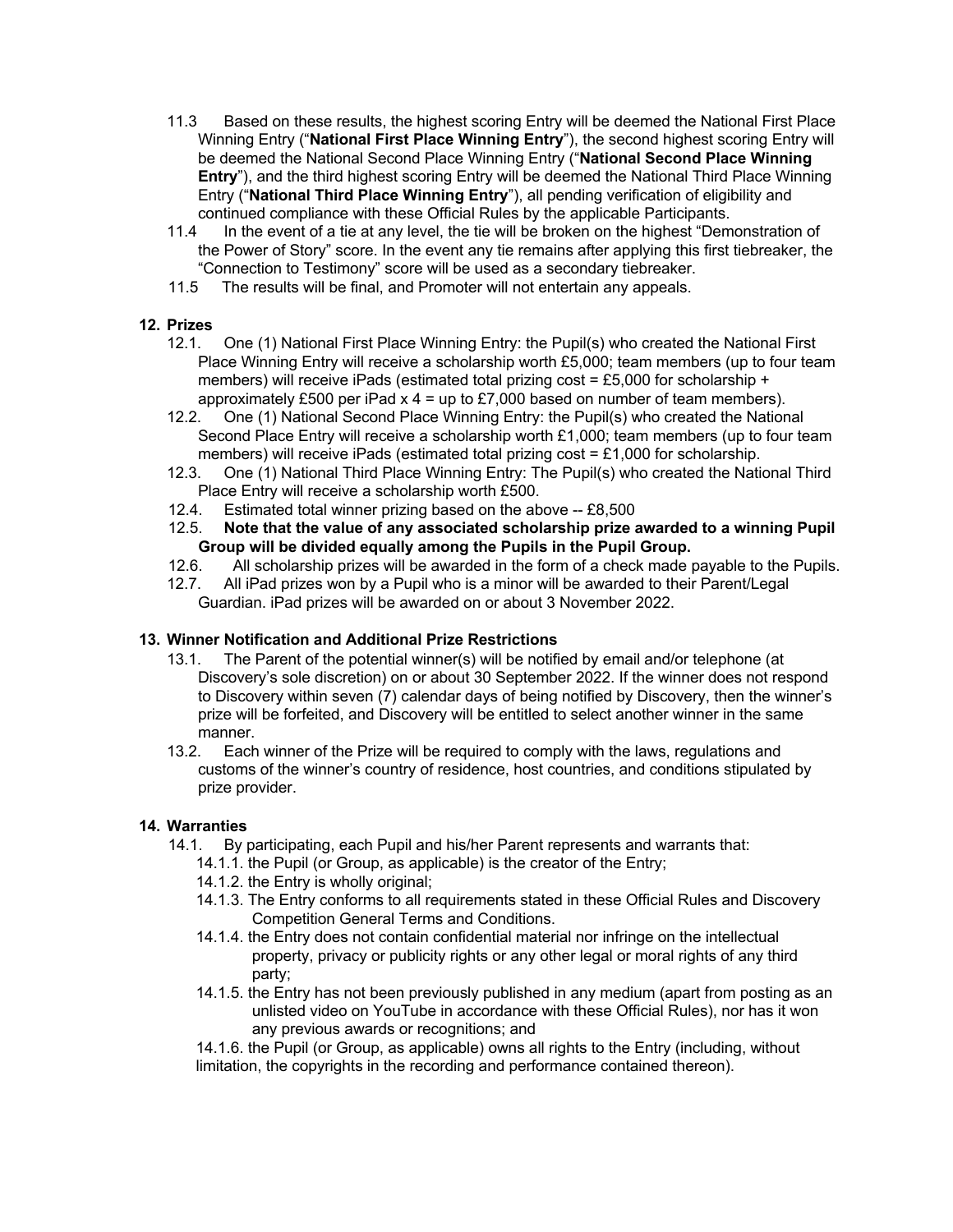14.1.7. if a portion of the Entry Video was filmed by anyone other than the applicable Pupil(s), then such person(s) has (have) granted the Pupil(s), all rights to the Entry Video, and that the Pupil/Group can and will give written copies of such permissions to Discovery upon request.

#### **15. Ownership and Intellectual Property**

- 15.1. All Entries and any accompanying material submitted to the Promoters will become the sole and exclusive property of the Promoters on receipt and will not be returned.
- 15.2. By submitting the Entry and any accompanying material, the Pupil(s) and their Parents:
	- 15.2.1. assign to the Promoters all intellectual property rights in the Entry with full title guarantee; and
	- 15.2.2. waive all moral rights in and to the Entry and otherwise arising in connection with the entry to which the Pupil(s) may now or at any time in the future be entitled under the Copyright, Designs and Patents Act 1988 (as amended from time to time) and all similar legislation from time to time in force anywhere in the world.
- 15.3. By entering this Competition, Pupils and their Parents agree that all intellectual property rights will vest in Promoters.
- 15.4. Pupils and their Parents agree to indemnify the Promoters against any losses the Promoters incur as a result of any content they have provided which infringes a third party's intellectual property rights.
- 15.5. Pupils and specifically the winners of a Prize and their Parents irrevocably agree that the ownership of all intellectual property rights of their entries, including but not limited to copyrights, shall belong exclusively to Promoters and herby assigned to Promoters worldwide and in perpetuity. As one of the conditions for confirmation of a winner of the Prize, and entry to the Competition, a Pupil and their Parent shall, if required by the Promoters, execute any such documents as may be necessary to evidence or secure to the Promoters the rights granted under this paragraph.
- 15.6. Pupils and their Parents agree that the Promoters may, but are not required to, make the Entry available on their cobranded website and any other media, whether now known or invented in the future, and in connections with the publicity relating to the Competition. The Pupils hereby grant the Promoters a perpetual, non-exclusive, worldwide, irrevocable licence, for the full period of any intellectual property rights in the Entry and any accompanying materials, to use, display, publish, transmit, copy, edit, alter, store, re-format and sub-licence the Entry and any accompanying materials for such purposes.

#### **16. General**

- 16.1. Nothing herein shall constitute an employment, joint venture, or partnership relationship between a Pupil and the Promoters.
- 16.2. In no way is a Pupil to be construed as the agent or to be acting as the agent of the Promoters.
- 16.3. The Promoters reserve the right to hold, void, suspend, cancel, or amend the Competition where it becomes necessary to do so.
- 16.4. In the fullest scope admitted by generally binding provisions of local law:
	- 16.4.1. The Promoters shall not be liable for any damage, loss, injury or disappointment suffered by any Pupil entering the Competition or as a result of accepting the Prize.
	- 16.4.2. The Promoters shall not be liable for any problems or technical malfunction of any computer online systems, servers, or providers, computer equipment or software, failure of any email or entry to be received on account of technical problems or traffic congestion on the internet, or at any website, including any injury to or resulting from participation or downloading any materials in the Competition.
	- 16.4.3. However, nothing shall exclude the Promoter's liability for death or personal injury result of its negligence.
- 16.5. Under English law, the Promoters shall not be liable to pay any tax on the Prize. If any applicable taxes are due on any element of the Prize such taxes shall be paid by the Winner(s), to the fullest extent permitted by law. It is the responsibility of Winners and their